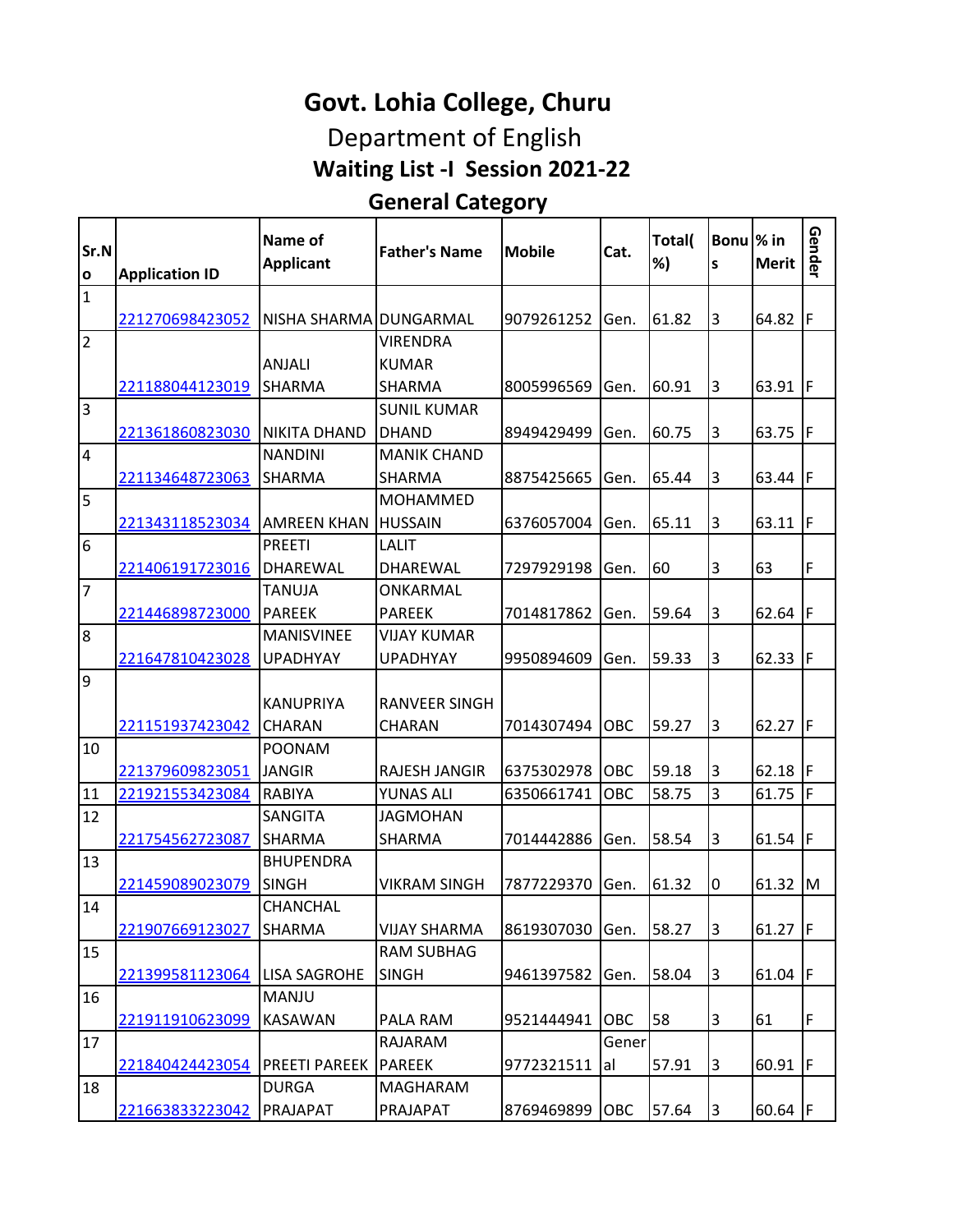| 19 |                 |                      | <b>MAHESH</b>             |            |            |       |   |             |     |
|----|-----------------|----------------------|---------------------------|------------|------------|-------|---|-------------|-----|
|    |                 | <b>SARITA</b>        | <b>KUMAR</b>              |            |            |       |   |             |     |
|    | 221376025023043 | <b>MAHARSHI</b>      | <b>MAHARSHI</b>           | 8360292710 | Gen.       | 57.59 | 3 | 60.59       | IF  |
| 20 |                 |                      | <b>CHIRANJI LAL</b>       |            |            |       |   |             |     |
|    | 221542632623070 | YASH SHARMA          | SHARMA                    | 8302479222 | Gen.       | 60.27 | 0 | 60.27 M     |     |
| 21 |                 |                      |                           |            |            |       |   |             |     |
|    |                 | <b>MS PRIYANKA</b>   | PAWAN KUMAR               |            |            |       |   |             |     |
|    | 221337793723028 | <b>SHARMA</b>        | <b>SHARMA</b>             | 9983866249 | Gen.       | 57.27 | 3 | 60.27   F   |     |
| 22 |                 |                      | <b>OM PRAKASH</b>         |            |            |       |   |             |     |
|    | 221427122023088 | RITU PRAJAPAT        | PRAJAPAT                  | 7229858351 | OBC        | 57.27 | 3 | 60.27   F   |     |
| 23 |                 |                      |                           |            |            |       |   |             |     |
|    | 221940825023042 | <b>I</b> SAMEER KHAN | JANGSHER KHAN 19521296088 |            | OBC        | 55.18 | 5 | 60.18       | M   |
| 24 |                 | priyanka             | <b>SHANKAR LAL</b>        |            |            |       |   |             |     |
|    | 221736374023032 | prajapt              | PRAJAPAT                  | 7737674587 | OBC        | 57.05 | 3 | 60.05       | F   |
| 25 |                 | KAMLESH              |                           |            |            |       |   |             |     |
|    | 221657830523023 | <b>MUHAL</b>         | <b>RAM LAL</b>            | 9829869092 | OBC        | 64.3  | 0 | 59.3        | M   |
| 26 |                 |                      |                           |            |            |       |   |             |     |
|    | 222431167023070 | <b>RAMA SONI</b>     | <b>GIRIJA SHANKAR</b>     | 9057263211 | OBC        | 55.96 | 3 | 58.96       | F   |
| 27 |                 |                      |                           |            |            |       |   |             |     |
|    |                 |                      |                           |            |            |       |   | 58.82 F     |     |
|    | 221369107223026 | RITIKA BASHIR        | <b>RAJESH KUAR</b>        | 8078655986 | OBC        | 55.82 | 3 |             |     |
| 28 |                 |                      | <b>KAMALESH</b>           |            |            |       |   |             |     |
|    | 221167020023063 | RINA SHARMA          | SHARMA                    | 8949422308 | Gen.       | 55.67 | 3 | 58.67       | IF  |
| 29 |                 |                      | SATYANARAYAN              |            |            |       |   |             |     |
|    | 221299469823078 | <b>NEELU SAINI</b>   | SAINI                     | 9414185417 | OBC        | 55.67 | 3 | 58.67 F     |     |
| 30 |                 |                      |                           |            |            |       |   |             |     |
|    | 221389238823080 | LALITA               | MUKESH KUMAR 9875095041   |            | OBC        | 55.64 | 3 | 58.64       | IF  |
| 31 |                 |                      |                           |            |            |       |   |             |     |
|    |                 |                      | PAWAN KUMAR               |            |            |       |   |             |     |
|    | 221579398523085 | <b>ISUMAN</b>        | <b>JANGIR</b>             | 9166111161 | OBC        | 55.64 | 3 | 58.64 $ F $ |     |
| 32 |                 | <b>KUMARI RENU</b>   | <b>RAMAVTAR</b>           |            |            |       |   |             |     |
|    | 221701836723090 | <b>JANGIR</b>        | <b>JANGIR</b>             | 8824871695 | <b>OBC</b> | 55.63 | 3 | 58.63 F     |     |
| 33 |                 |                      |                           |            |            |       |   |             |     |
|    |                 | <b>AKSHAT</b>        | <b>SURESH KUMAR</b>       |            |            |       |   |             |     |
|    | 221442311023043 | <b>NAGWAN</b>        | <b>SHARMA</b>             | 9784244455 | Gen.       | 63.33 | 0 | 58.33       | ΙM  |
| 34 |                 |                      |                           |            |            |       |   |             |     |
|    |                 | <b>BHARTI</b>        | <b>PRAMOD</b>             |            |            |       |   |             |     |
|    | 221717051823091 | <b>SHARMA</b>        | <b>KUMAR CHOTIA</b>       | 8905755015 | Gen.       | 54.79 | 3 | 57.79 $F$   |     |
| 35 |                 | KAUSHALYA            |                           |            |            |       |   |             |     |
|    | 222667089723073 | <b>SUTHAR</b>        | RAMESH KUMAR 7073226167   |            | OBC        | 59.61 | 3 | 57.61 $ F $ |     |
| 36 |                 |                      | <b>SHANKAR</b>            |            |            |       |   |             |     |
|    | 222308250223012 | <b>AJAY SHARMA</b>   | <b>SHARMA</b>             | 8949541548 | Gen.       | 57.55 | 0 | 57.55       | IM. |
| 37 | 221667390623077 | Priya Pandey         | Khivn Karan               | 7742783305 | Gen.       | 54.46 | 3 | 57.46       | IF  |
| 38 |                 | <b>NEELAM</b>        | <b>SHANKAR LAL</b>        |            |            |       |   |             |     |
|    | 221394238023084 | <b>JANGIR</b>        | <b>JANGIR</b>             | 6377948359 | OBC        | 54.41 | 3 | 57.41 $ F $ |     |
| 39 |                 |                      |                           |            |            |       |   |             |     |
|    |                 | <b>PRATIKSHA</b>     | <b>RAMESH KUMAR</b>       |            |            |       |   |             |     |
|    | 221244411323067 | <b>SINGODIA</b>      | <b>SINGODIA</b>           | 6376704400 | OBC        | 59.33 | 3 | 57.33 $F$   |     |
|    |                 |                      |                           |            |            |       |   |             |     |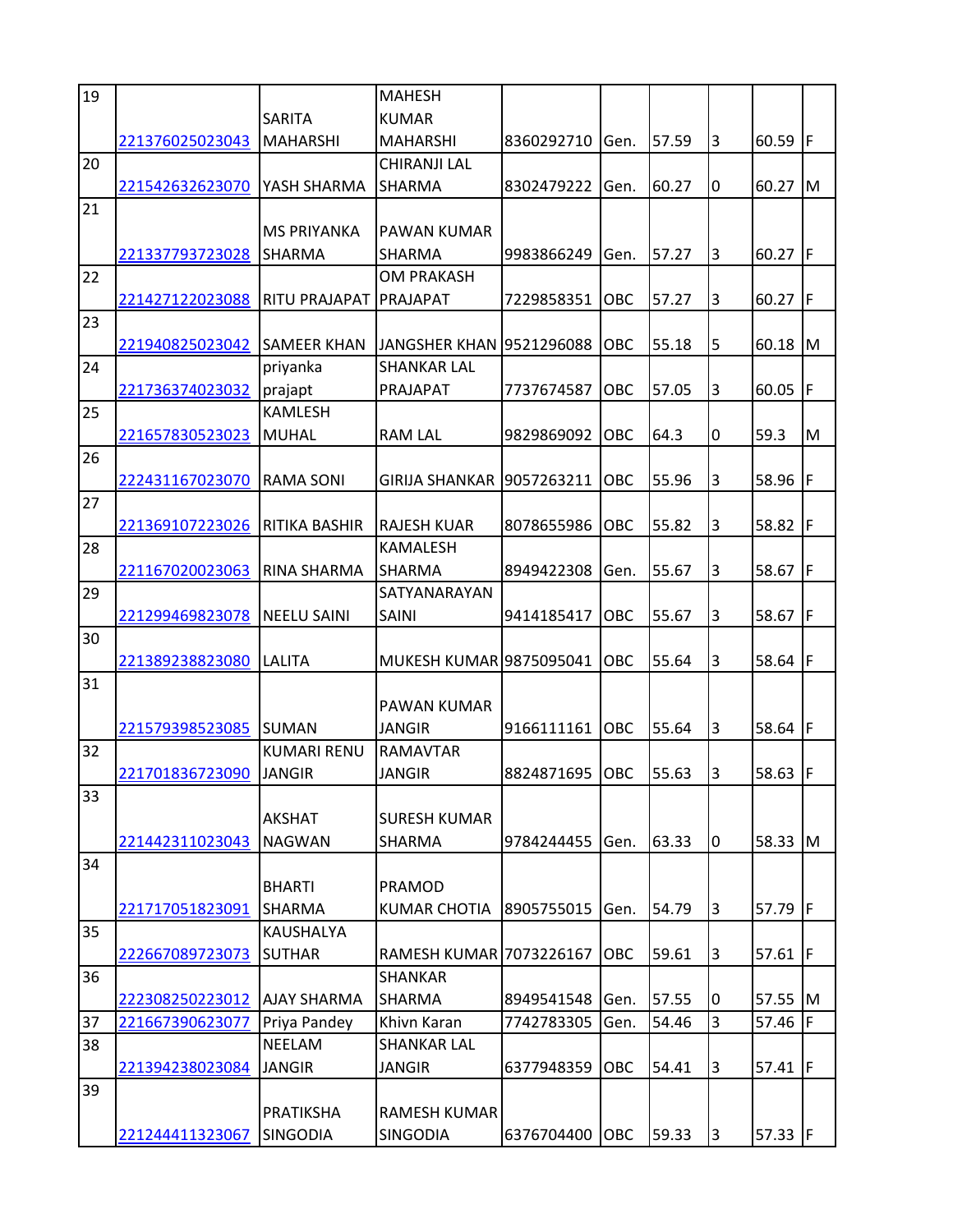| 40        |                                    | <b>SAMTA</b> | <b>HANSRAJ</b>  |                |             |        |        |  |
|-----------|------------------------------------|--------------|-----------------|----------------|-------------|--------|--------|--|
|           | 221768845723039 PRAJAPAT           |              | <b>PRAJAPAT</b> | 7742649594 OBC |             | 154.23 | 57.23  |  |
| I41       |                                    |              | IRAMCHANDRA     |                |             |        |        |  |
|           | 221743324023014 PUSHPA SARAN SARAN |              |                 | 9166980957     | <b>IOBC</b> | 153.86 | 56.86  |  |
| <b>42</b> |                                    | ANITA        | ISANWAR MAL     |                |             |        |        |  |
|           | 221939548923091                    | IPRAIAPAT    | <b>PRAJAPAT</b> | 9929510267     | <b>IOBC</b> | 153.55 | 156.55 |  |

#### **EWS Category**

| $\mathsf{Sr.N}$<br>lo | <b>Application ID</b> | Name of<br><b>Applicant</b> | <b>Father's Name</b> | <b>Mobile</b> | <b>Categ</b><br>ory | Total(<br>%) | Bonul% in<br>S | <b>Merit</b> | Ge<br><b>nde</b> |
|-----------------------|-----------------------|-----------------------------|----------------------|---------------|---------------------|--------------|----------------|--------------|------------------|
| 1                     | 221516532923035       | DEEPIKA                     | <b>LAL CHAND</b>     | 8949754481    | Gen.                | 52.5         | 3              | 55.5         | F                |
| $\overline{2}$        | 221621580623073       | NEHA SHARMA                 | <b>OM PRAKASH</b>    | 7014806873    | Gen.                | 51.64        | 3              | 54.64        |                  |
| 3                     |                       | <b>MANSI</b>                | <b>GAJANAND</b>      |               |                     |              |                |              |                  |
|                       | 222791035523030       | <b>SHARMA</b>               | <b>SHARMA</b>        | 9549996462    | Gen.                | 50.45        | 3              | 53.45        | IF               |
| 4                     |                       | PRABHUDAYAL                 | <b>RADHESHYAM</b>    |               |                     |              |                |              |                  |
|                       | 221900204423058       | IMAHARSHI                   | <b>MAHARSHI</b>      | 9983262725    | Gen.                | 51.21        | 0              | 51.21        | ΙM               |
| 5                     |                       | <b>KANCHAN</b>              |                      |               |                     |              |                |              |                  |
|                       | 221709099723071       | IKANWAR                     | <b>MADAN SINGH</b>   | 7878429874    | Gen.                | 47.82        | 3              | 50.82        |                  |
| 6                     |                       | <b>SHALINI</b>              |                      |               |                     |              |                |              |                  |
|                       | 221931200923087       | <b>PAREEK</b>               | <b>SAJJAN PAREEK</b> | 9079952271    | Gen.                | 43.64        | 0              | 43.64 F      |                  |

## **OBC Category**

| Sr.N<br>O      | <b>Application ID</b> | Name of<br><b>Applicant</b> | <b>Father's Name</b>      | <b>Mobile</b> | Categ<br>ory | Total(<br>%) | Bonu  % in<br>s | <b>Merit</b> | Ge<br>nde<br>r |
|----------------|-----------------------|-----------------------------|---------------------------|---------------|--------------|--------------|-----------------|--------------|----------------|
| $\mathbf{1}$   | 221773832423093       | <b>ARBAZ KHAN</b>           | <b>BABU KHAN</b>          | 8000477097    | OBC          | 56.18        | 0               | 56.18        | lм             |
| $\overline{2}$ |                       |                             |                           |               |              |              |                 |              |                |
|                |                       | <b>AMIT</b>                 | PREM PRAKASH              |               |              |              |                 |              |                |
|                | 221745293023095       | BAGARIYA                    | <b>BAGARIYA</b>           | 7425970613    | OBC          | 52.92        | 3               | 55.92        | M              |
| $\overline{3}$ | 221612362623088       | nikita                      | mangeram                  | 9413475720    | OBC          | 52.83        | 3               | 55.83        | F              |
| $\overline{4}$ |                       |                             | <b>BABU LAL</b>           |               |              |              |                 |              |                |
|                | 221471901323046       | <b>PINKI</b>                | PRAJAPAT                  | 7877556140    | OBC          | 52.67        | 3               | 55.67        | F              |
| 5              |                       |                             | <b>MANI RAM</b>           |               |              |              |                 |              |                |
|                | 221410316423020       | NEHA DANEWA                 | <b>DANEWA</b>             | 9413587942    | OBC          | 52.54        | 3               | 55.54        | F              |
| l6             |                       |                             | CHANDRAPRAKA              |               |              |              |                 |              |                |
|                | 221398309223074       | CHETNA GAJRA                | <b>SH GAJRA</b>           | 8919761959    | OBC          | 52.18        | 3               | 55.18        | F              |
| $\overline{7}$ |                       | <b>SANGITA</b>              | <b>OM PRAKASH</b>         |               |              |              |                 |              |                |
|                | 221191730823071       | <b>CHAHAR</b>               | <b>CHAHAR</b>             | 7849805561    | OBC          | 52.04        | 3               | 55.04        | F              |
| l8             |                       | SANDEEP                     |                           |               |              |              |                 |              |                |
|                | 221815529223039       | KUMAR                       | SHISHPAL SARAN 7665111383 |               | OBC          | 57           | 3               | 55           | M              |
| وا             |                       | <b>KANCHAN</b>              | <b>MANGI LAL</b>          |               |              |              |                 |              |                |
|                | 221271785723030       | KUMHAR                      | <b>KUMHAR</b>             | 7878701730    | OBC          | 51.82        | 3               | 54.82        | F              |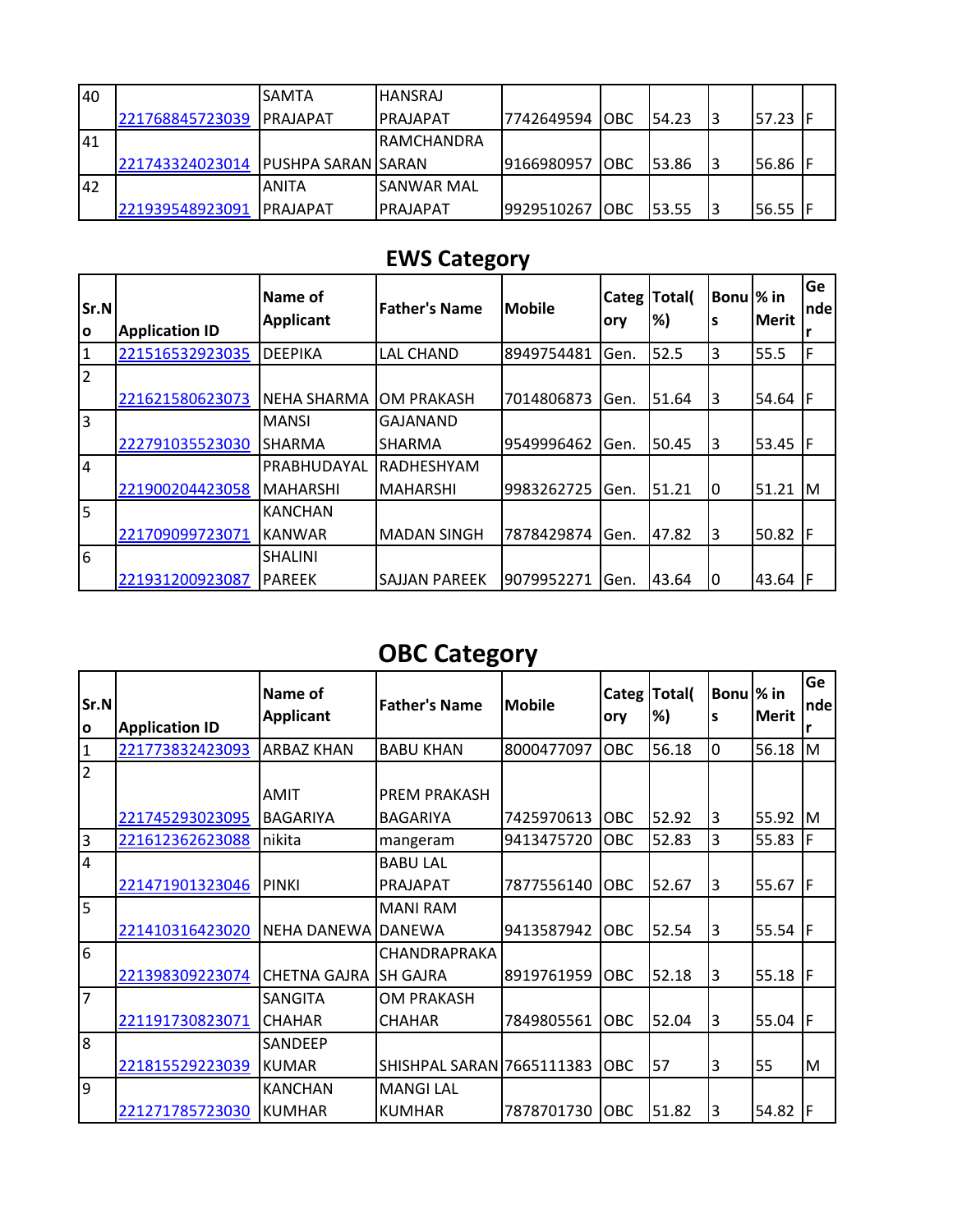| 10 |                 | TARAMANI            |                      |            |            |       |   |           |     |
|----|-----------------|---------------------|----------------------|------------|------------|-------|---|-----------|-----|
|    | 221154808423030 | PRAJAPAT            | <b>MILAP CHAND</b>   | 9549338851 | <b>OBC</b> | 49.82 | 3 | 52.82   F |     |
| 11 |                 |                     |                      |            |            |       |   |           |     |
|    | 221659451023070 | <b>ANKIT</b>        | <b>SHYOPAL SINGH</b> | 9462136203 | OBC        | 52.46 | 0 | 52.46     | lМ  |
| 12 |                 | <b>NANDINI</b>      | PARMESHWAR           |            |            |       |   |           |     |
|    | 222822559023018 | <b>JANGIR</b>       | <b>LAL JANGIR</b>    | 8764028191 | OBC        | 49.45 | 3 | 52.45  F  |     |
| 13 |                 |                     |                      |            |            |       |   |           |     |
|    | 221396882123064 | PANKAJ SAINI        | Vishwnath saini      | 8440813781 | OBC        | 57.41 | 0 | 52.41     | ΙM  |
| 14 | 221373002723013 | YUSUF               | <b>CHIRAK KHAN</b>   | 9511593320 | OBC        | 51.5  | 0 | 51.5      | M   |
| 15 |                 |                     | AYUBYKHAN            |            |            |       |   |           |     |
|    | 221391449923028 | <b>SONAM</b>        | CHAYAL               | 6375621477 | OBC        | 47.63 | 3 | 50.63     | IF  |
| 16 |                 | PRIYA               | <b>RAKESH</b>        |            |            |       |   |           |     |
|    | 222401142323011 | RAJLIWAL            | RAJLIWAL             | 9509238931 | OBC        | 51.33 | 3 | 49.33     | IF  |
| 17 |                 | <b>RAM NIWAS</b>    | <b>SITA RAM</b>      |            |            |       |   |           |     |
|    | 221942555023034 | PRAJAPAT            | PRAJAPAT             | 9571939784 | OBC        | 54.28 | 0 | 49.28     | IM  |
| 18 | 222514038923055 | <b>NEEDA</b>        | <b>MOHD ISHAK</b>    | 9929792441 | <b>OBC</b> | 51.11 | 3 | 49.11     | F   |
| 19 |                 | PRIYANKA            |                      |            |            |       |   |           |     |
|    |                 | <b>KUMARI</b>       | <b>GANPAT RAM</b>    |            |            |       |   |           |     |
|    | 221294979323010 | PRAJAPAT            | PRAJAPAT             | 9649722035 | <b>OBC</b> | 46.08 | 3 | 49.08     | F   |
| 20 |                 | <b>RAKESH</b>       | <b>RAJENDRA</b>      |            |            |       |   |           |     |
|    | 221191851023047 | <b>KUMAR</b>        | <b>SINGH</b>         | 6378054544 | <b>OBC</b> | 54    | 0 | 49        | M   |
| 21 |                 | <b>KRISHNA</b>      | <b>JAY PRAKASH</b>   |            |            |       |   |           |     |
|    | 221830209923082 | JANGID              | <b>JANGID</b>        | 7877646976 | OBC        | 50.78 | 3 | 48.78     | F   |
| 22 |                 | <b>DEEPCHAND</b>    |                      |            |            |       |   |           |     |
|    | 221668095023095 | <b>BHAKAR</b>       | LAXMAN RAM           | 7073246543 | OBC        | 51.89 | 0 | 46.89     | M   |
| 23 |                 |                     | <b>KAMAL KUMAR</b>   |            |            |       |   |           |     |
|    | 221359236123027 | <b>CHETNA SONI</b>  | SONI                 | 7791809613 | OBC        | 45.68 | 0 | 45.68     | IF. |
| 24 |                 |                     | <b>OM PRAKASH</b>    |            |            |       |   |           |     |
|    | 221985813023012 | <b>JAMIT GODARA</b> | <b>GODARA</b>        | 7427088168 | OBC        | 45.64 | 0 | 45.64 M   |     |

# **SC Category**

| $\mathsf{Sr.N}$<br>١o | <b>Application ID</b> | lName of<br><b>Applicant</b> | <b>Father's Name</b> | <b>Mobile</b> | Categ<br>ory | Total(<br>%) | Bonu  % in<br>۱S | <b>Merit</b> | Ge<br> nde |
|-----------------------|-----------------------|------------------------------|----------------------|---------------|--------------|--------------|------------------|--------------|------------|
| 1                     | 221359885523026       | lashok                       | dharmchand           | 7357996967    | <b>SC</b>    | 51.23        | 0                | 51.23        | M          |
| $\overline{2}$        |                       |                              |                      |               |              |              |                  |              |            |
|                       | 222952217923085       | RADHE SHYAM                  | <b>SANWALA RAM</b>   | 9983175261    | <b>SC</b>    | 50.17        | ١O               | 50.17        | ΙM         |
| 3                     | 221391859823068       | KHYALI RAM                   | <b>OM PRAKASH</b>    | 7023678106    | <b>SC</b>    | 50.13        | 0                | 50.13        | M          |
| $\overline{4}$        | 221659089823062       | <b>SONU REGAR</b>            | <b>SANWAR MAL</b>    | 9782229273    | <b>SC</b>    | 50.44        | 3                | 48.44        | F          |
| 5                     |                       | <b>KARAN</b>                 | Banshidhar           |               |              |              |                  |              |            |
|                       | 221276522223056       | <b>CHANDEL</b>               | chandel              | 7014715303    | <b>SC</b>    | 47.32        | I۵               | 47.32        | ΙM         |
| 6                     |                       | <b>SACHIN</b>                | <b>OM PRAKASH</b>    |               |              |              |                  |              |            |
|                       | 221417094023076       | <b>BUNDELA</b>               | <b>BUNDELA</b>       | 8529673557    | <b>SC</b>    | 46.83        | 10               | 46.83        | ΙM         |
| 17                    |                       |                              |                      |               |              |              |                  |              |            |
|                       | 221151351323097       | <b>SULTANA RAM</b>           | <b>MANI RAM</b>      | 8769071395    | <b>SC</b>    | 44.86        |                  | 44.86        | ΙM         |